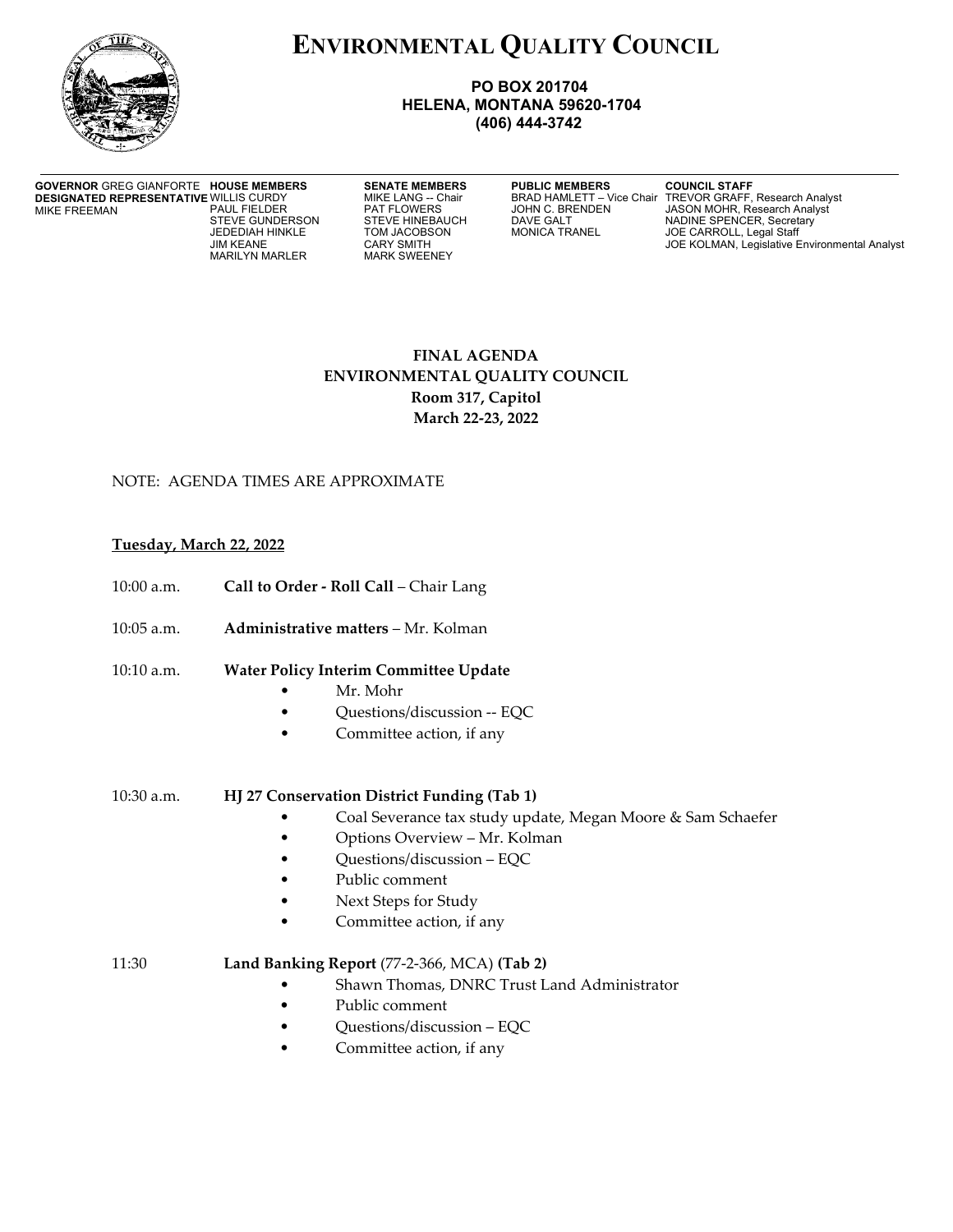| 11:45         | State Land Road Closures Report, (77-1-280, MCA)                              |
|---------------|-------------------------------------------------------------------------------|
|               | Shawn Thomas, DNRC Trust Land Administrator                                   |
|               | Public comment                                                                |
|               | Questions/discussion -- EQC                                                   |
|               | Committee action, if any                                                      |
| 12:00 p.m.    | Lunch                                                                         |
| $1:00$ p.m.   | Mountain Sheep Report, (87-2-702, MCA)                                        |
|               | <b>FWP</b>                                                                    |
|               | Questions/discussion - EQC                                                    |
|               | Public comment                                                                |
|               | Committee action, if any                                                      |
| 1:30 p.m.     | <b>Contractual Public Elk Hunting Access Agreements (Tab 3)</b>               |
|               | <b>FWP</b>                                                                    |
|               | Questions/discussion - EQC                                                    |
|               | Public comment                                                                |
|               | Committee action, if any                                                      |
| 2:30 p.m.     | <b>Break</b>                                                                  |
| 2:45 p.m.     | Orphan Share Report, (75-10-743(14))                                          |
|               | Jenny Chambers, DEQ Remediation Division Administrator                        |
|               | Questions/discussion - EQC                                                    |
|               | Public comment                                                                |
|               | Committee action, if any                                                      |
| $3:00$ p.m.   | <b>Subdivision Review Update</b>                                              |
|               | Amy Steinmetz, DEQ Water Quality Division Administrator                       |
|               | Questions/discussion - EQC                                                    |
|               | Public comment                                                                |
|               | Committee action, if any                                                      |
| 3:30p.m.      | Libby Asbestos Superfund Oversight Committee Report (75-10-1601, MCA)         |
|               | DEQ Director Chris Dorrington                                                 |
|               | Questions/discussion - EQC                                                    |
|               | Public comment                                                                |
|               | Committee action, if any                                                      |
| 4:00 p.m.     | Public comment on any matter not on agenda but within the jurisdiction of EQC |
| <b>Recess</b> |                                                                               |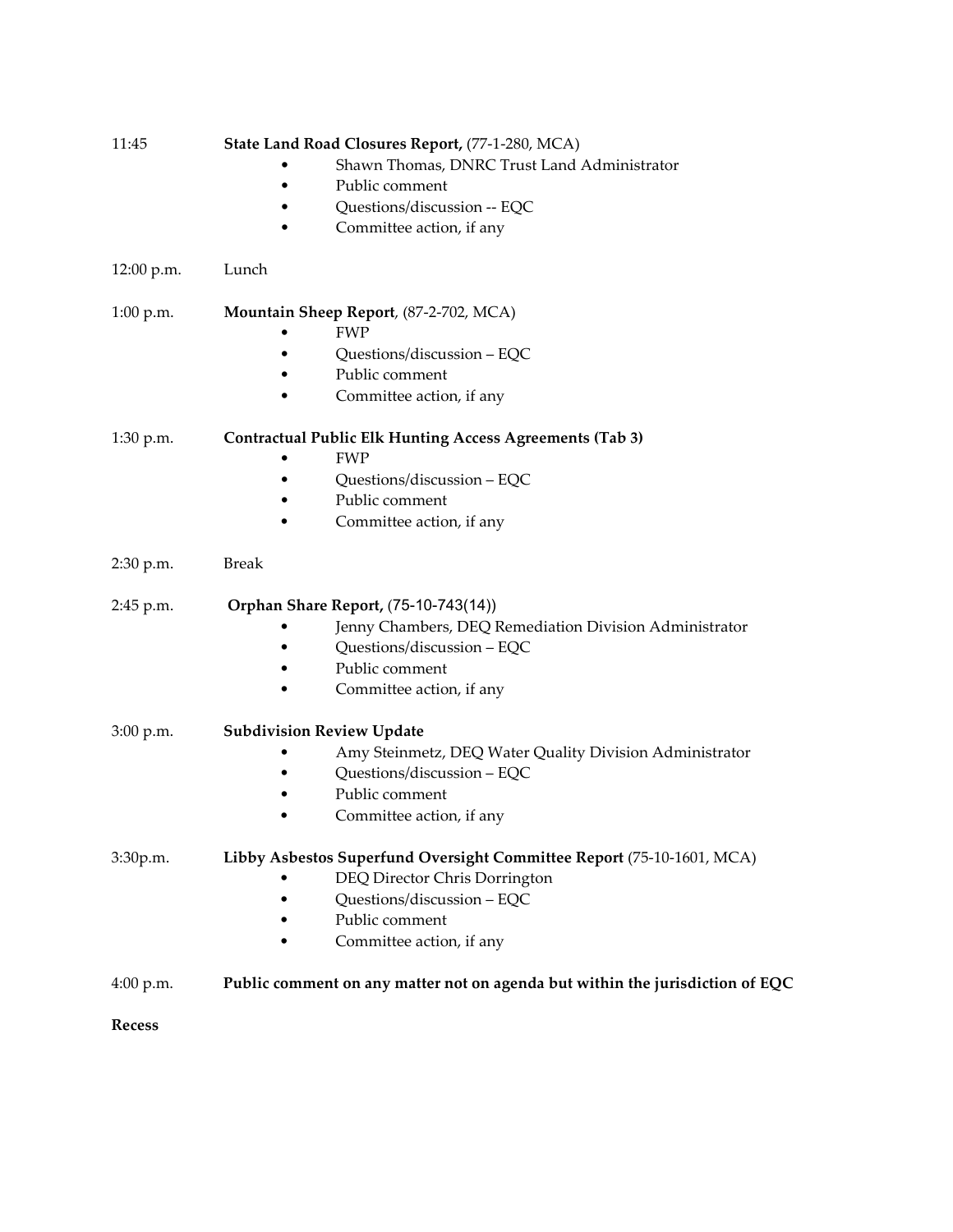

# **ENVIRONMENTAL QUALITY COUNCIL**

### **PO BOX 201704 HELENA, MONTANA 59620-1704 (406) 444-3742**

#### **GOVERNOR GREG GIANFORTE HOUSE MEMBERS DESIGNATED REPRESENTATIVE WILLIS CURDY<br>MIKE FREEMAN PAUL FIELDER** MIKE FREEMAN

MARILYN MARLER

**SENATE MEMBERS PUBLIC MEMBERS COUNCIL STAFF**<br>MIKE LANG -- Chair **BRAD HAMLETT - Vice Chair TREVOR GRAFF**,

WIKE LANG -- Chair BRAD HAMLETT – Vice Chair TREVOR GRAFF, Research Analyst<br>PAT FLOWERS JOHN C. BRENDEN JASON MOHR, Research Analyst PAUL FIELDER PAT FLOWERS JOHN C. BRENDEN JASON MOHR, Research Analyst STEVE GUNDERSON STEVE HINEBAUCH DAVE GALT NADINE SPENCER, Secretary<br>
JEDEDIAH HINKLE TOM JACOBSON MONICA TRANEL JOE CARROLL, Legal Staff<br>
JIM KEANE CARY SMITH CARY SMITH JOE KOLMAN, Legislative Envi JEDEDIAH HINKLE TOM JACOBSON MONICA TRANEL JOE CARROLL, Legal Staff CARY SMITH GARY SMITH GARY SMITH JOE KOLMAN, Legislative Environmental Analyst<br>MARK SWEENEY

# **Wednesday, March 23, 2022**

| $8:00$ a.m.  | <b>Energy and Telecommunications Interim Committee Update</b>                     |
|--------------|-----------------------------------------------------------------------------------|
|              | Mr. Graff                                                                         |
|              | Questions/discussion - EQC                                                        |
|              | Committee action, if any                                                          |
| $8:30$ a.m.  | <b>Wildfire Behavior and Mitigation</b>                                           |
|              | Philip Higuera, Professor of Fire Ecology, University of Montana                  |
|              | College of Forestry & Conservation                                                |
|              | Mark A. Finney, Ph.D. Research Forester USDA Forest Service                       |
|              | Missoula Fire Sciences Laboratory, Rocky Mountain Research Station                |
|              | John Radke Landscape Architecture and Environmental Planning, City                |
|              | and Regional Planning Center for Catastrophic Risk Management                     |
|              | University of California, Berkeley                                                |
|              | Public comment                                                                    |
|              | Questions/discussion -- EQC                                                       |
|              | Committee action, if any                                                          |
| 9:30 a.m.    | <b>Break</b>                                                                      |
| $9:45$ a.m.  | Fire Season & Water Supply update                                                 |
|              | Sonya Germann, Forestry Division Administrator, DNRC                              |
|              | Public comment                                                                    |
|              | Questions/discussion -- EQC                                                       |
|              | Committee action, if any                                                          |
| $10:15$ a.m. | <b>Federal Land Management and State Coordination</b>                             |
|              | Acting State Director Theresa Hanley, Bureau of Land Management                   |
|              | Acting Supervisor Ben Conard. U.S. Fish and Wildlife Service Montana<br>$\bullet$ |
|              | <b>Ecological Services Office</b>                                                 |
|              | <b>FWP</b><br>$\bullet$                                                           |
|              | <b>DNRC</b>                                                                       |
|              |                                                                                   |
|              | Public comment                                                                    |